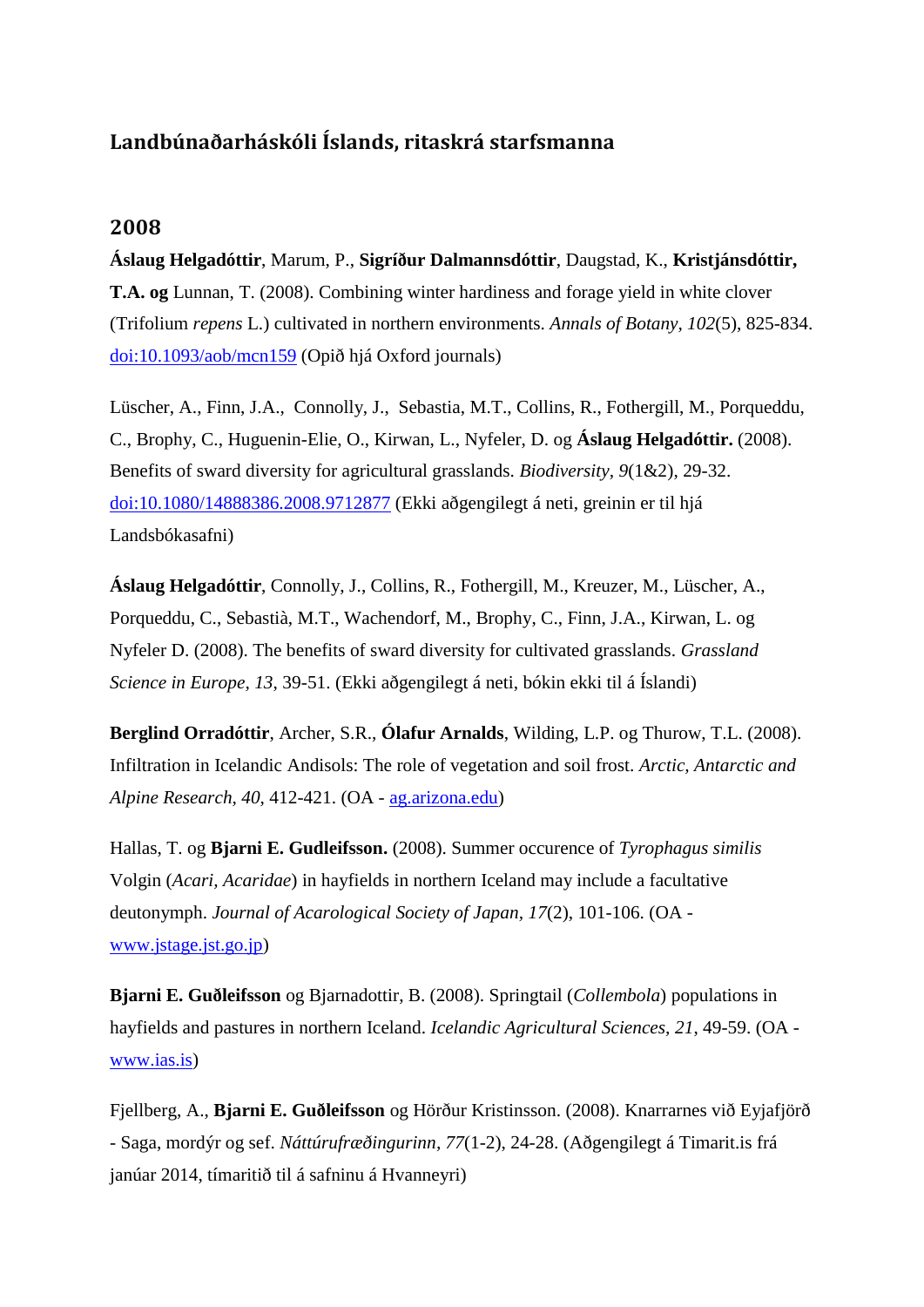Lindroth, A., Lagergren, F., Aurela, M., Brynhildur Bjarnadottir, Christensen, T., Dellwik, E., Grelle, A., Ibrom, A., Johansson, T., Lankreijer, H., Launiainen, S., Laurila, T., Mölder, M., Nikinmaa, E., Pilegaard, K., **Bjarni D. Sigurdsson** og Vesala, T. (2008). Leaf area index is the principal scaling parameter for both gross photosynthesis and ecosystem respiration of northern deciduous and coniferous forests. *Tellus, 60B*, 129-142. [doi:10.1111/j.1600-](http://onlinelibrary.wiley.com/doi/10.1111/j.1600-0889.2007.00330.x/pdf) [0889.2007.00330.x](http://onlinelibrary.wiley.com/doi/10.1111/j.1600-0889.2007.00330.x/pdf) (Opið hjá Wiley / Landsaðgangur)

Ward, E.J., Oren, R., **Bjarni D. Sigurdsson**, Jarvis, P.G. og Linder, S. (2008). Fertilization effects on mean stomatal conductance are mediated through changes in the hydraulic attributes of mature Norway spruce trees. *Tree Physiology, 28*(4), 579-596. (OA hjá Oxford journals [TreePhysiology\)](http://treephys.oxfordjournals.org/content/28/4/579.full.pdf)

**Elsa Albertsdóttir**, Eriksson, S., Näsholm, A., Strandberg, E. og **Þorvaldur Árnason.** (2008). Genetic correlations between competition traits and traits scored at breeding fieldtests in Icelandic horses. *Livestock Science, 114*, 181-187. <http://dx.doi.org/10.1016/j.livsci.2007.04.022> (Opið hjá ScienceDirect / Landsaðgangur)

Bergström, L., Kirchmann H. og **Guðni Þorvaldsson.** (2008). Widespread opinions about organic agriculture. Í Kirchmann, H. og Bergström, L. (ritstj.), *Organic crop production – ambitions and limitations* (bls. 1-11). Dordrecht: Springer. (Ekki aðgengilegt á neti, bókin er til á bókasöfnum á Hvanneyri og Keldnaholti)

Kirchmann, H., **Guðni Þorvaldsson**, Bergström, L., Gerzabek, M., Andrén, O., Eriksson, L.O., Winninge, M. (2008). [Fundamentals of Organic Agriculture –](http://link.springer.com/chapter/10.1007/978-1-4020-9316-6_2) Past and Present. Í Kirchmann, H. og Bergström, L. (ritstj.), *Organic crop production – ambitions and limitations* (bls. 13-38*).* Dordrecht: Springer. (Ekki aðgengilegt á neti, bókin er til á bókasöfnum á Hvanneyri og Keldnaholti)

Rhoades, C., Binkley, D., **Hlynur Óskarsson** og Stottlemyer, B. (2008). Soil nitrogen accretion along a floodplain terrace chronosequence in northwest Alaska: Influence of the nitrogen-fixing shrub Shepherdia canadensis. *Ecoscience, 15*(2), 223-230. <http://dx.doi.org/10.2980/15-2-3027> (Lokað á neti, grein kostar 15 USD. Tímarit ekki til á Íslandi)

Asker, L., Schmidt L.B., Elberling, E., Asmund, G. og **Inga Svala Jónsdóttir.** (2008). Environmental impact on an arctic soil-plant system resulting from metals released from coal